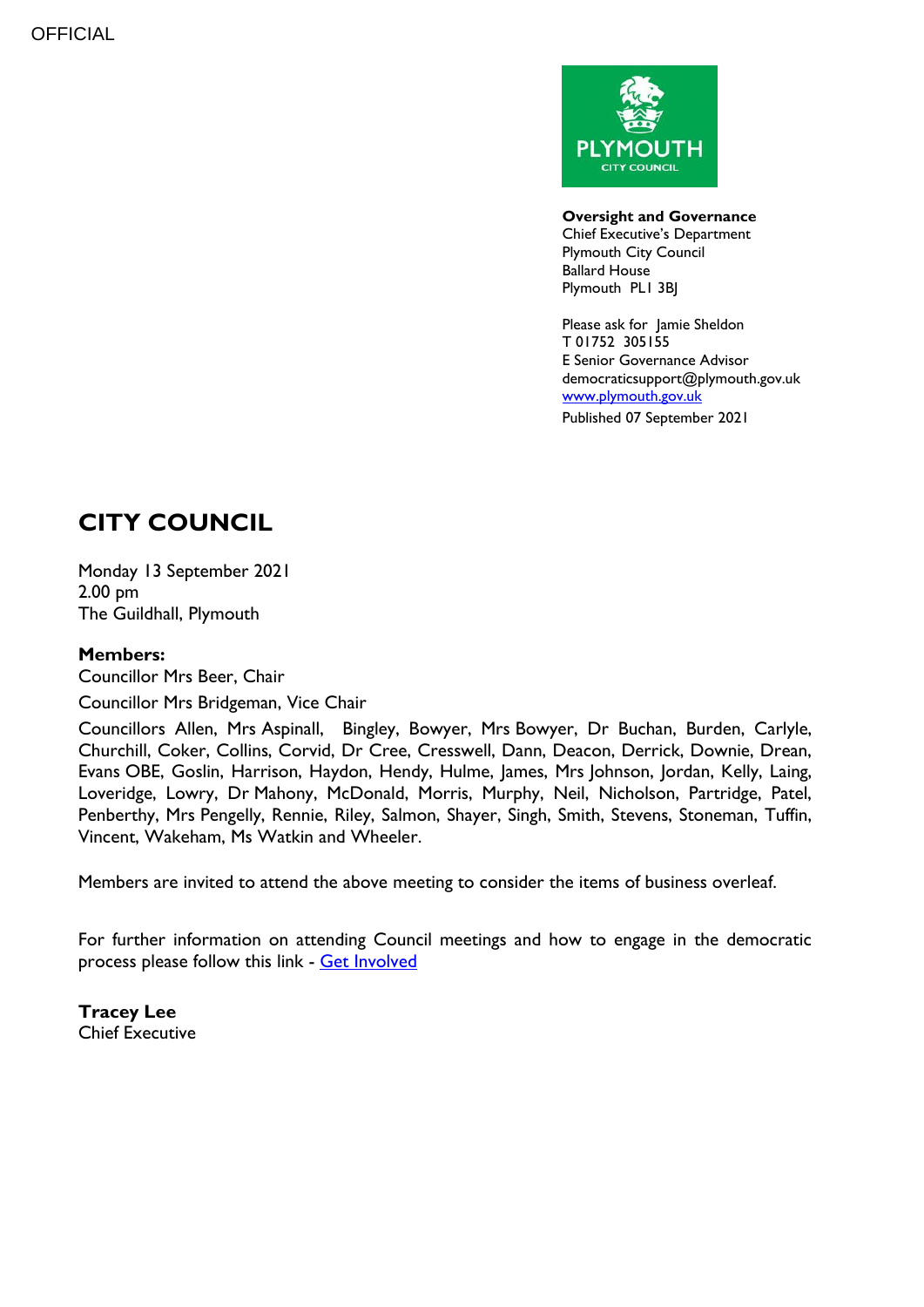# **City Council**

### **Agenda**

### **1. Apologies**

To receive apologies for absence submitted by councillors.

#### **2. Minutes (Pages 1 - 14)**

To approve and sign the minutes of the meetings held on 14 June 2021 as a correct record.

#### **3. Declarations of Interest (Pages 15 - 16)**

Members will be asked to make any declarations of interest in respect of items on this agenda. A flowchart providing guidance on interests is attached to assist councillors.

### **4. Appointments to Committees, Outside Bodies etc (To Follow)**

The Monitoring Officer will submit a schedule of vacancies on committees, outside bodies etc and of changes notified to us.

### **5. Announcements**

- (a) To receive announcements from the Lord Mayor, Chief Executive, Service Director for Finance or Head of Legal Services;
- (b) To receive announcements from the Leader, Cabinet Members or Committee Chairs.

### **6. Questions by the Public**

To receive questions from and provide answers to the public in relation to matters which are about something the council is responsible for or something that directly affects people in the city, in accordance with Part B, paragraph 11 of the Constitution.

Questions, of no longer than 50 words, can be submitted to the Democratic Support Unit, Plymouth City Council, Ballard House, West Hoe Road, Plymouth, PL1 3BJ, or email to [democraticsupport@plymouth.gov.uk.](mailto:DEMOCRATICSUPPORT@PLYMOUTH.GOV.UK) Any questions must be received at least five complete working days before the meeting.

- **7. Honorary Alderman**
- **8. A Bright Future 2021 - 2026 (Pages 17 - 60)**
- **9. Finance and Capital Monitoring Report June 2021 (Pages 61 - 72)**